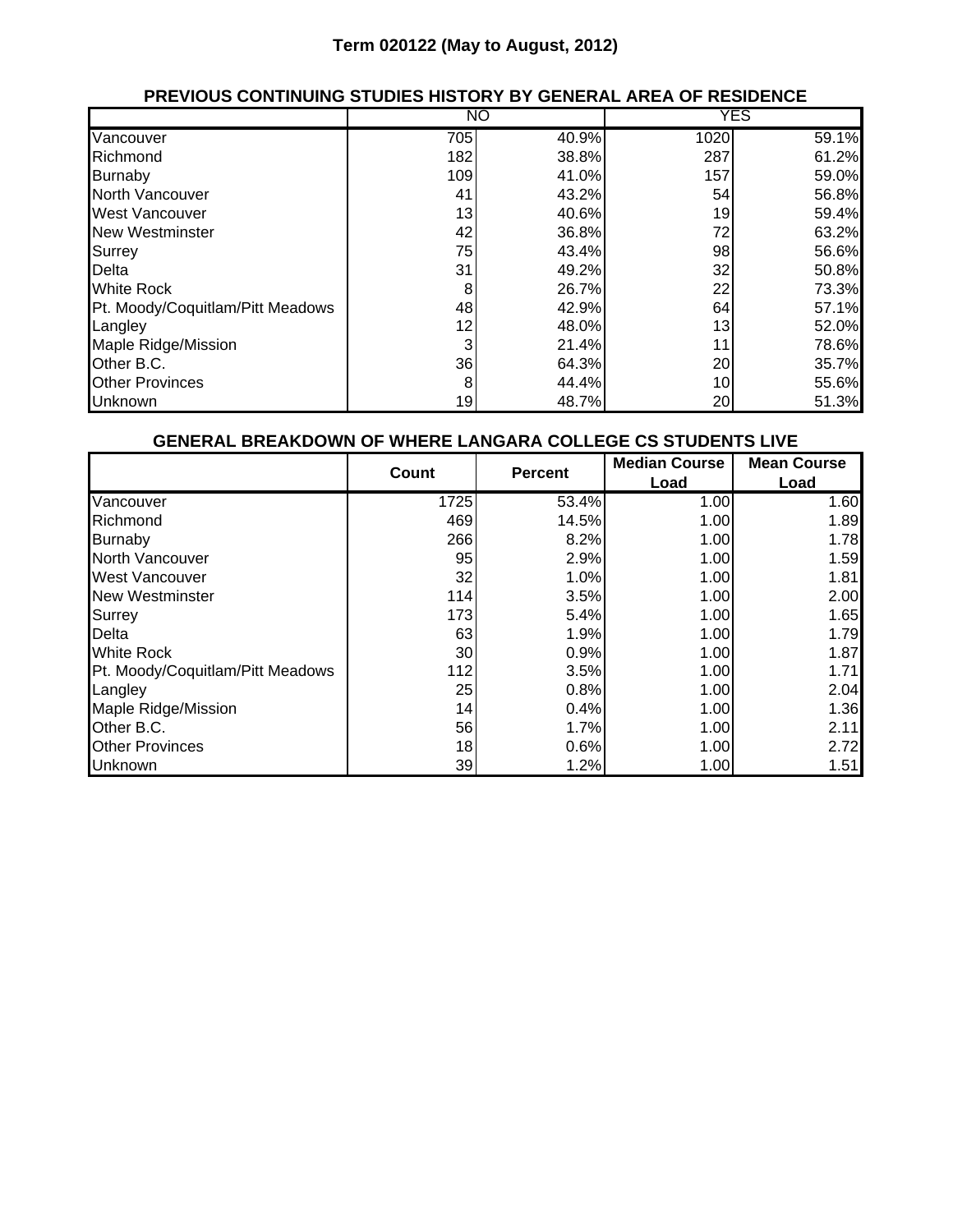# **Term 020122 (May to August, 2012)**

### **DETAILED BREAKDOWN OF WHERE LANGARA COLLEGE CS STUDENTS LIVE**

| Vancouver       | V5K- N.E. VANCOUVER                       | 26              |
|-----------------|-------------------------------------------|-----------------|
|                 | V5L- N.E. VANCOUVER-NANAIMO/CLARK         | 31              |
|                 | V5M- N.E. VANCOUVER                       |                 |
|                 |                                           | 35              |
|                 | V5N- E. VANCOUVER-NANAIMO/CLARK           | 78              |
|                 | V5P- S.E. VANCOUVER-NANAIMO/KNIGHT        | 94              |
|                 | V5R-S.E. VANCOUVER                        | 102             |
|                 | V5S- S.E. VANCOUVER                       | 79              |
|                 | V5T- VANCOUVER-MT.PLEASANT                | 74              |
|                 | V5V-VANCOUVER-16TH/33RD                   | 54              |
|                 | V5W-VANCOUVER-33RD/49TH                   | 88              |
|                 | V5X- S. VANCOUVER-CAMBIE/KNIGHT           | 120             |
|                 | V5Y- VANCOUVER-1ST/49TH, CAMBIE/ONTARIO.  | 62              |
|                 | V5Z- VANCOUVER-1ST/49TH, OAK/CAMBIE       | 100             |
|                 | V6A-VANCOUVER-GR.N.WAY/BUR.INL            | 19              |
|                 | V6B-VANCOUVER-DOWNTOWN                    | 77              |
|                 | V6C- VANCOUVER-DOWNTOWN                   | $\,6$           |
|                 | V6E- VANCOUVER-DOWNTOWN                   | 81              |
|                 | V6G-VANCOUVER-DOWNTOWN/STNLY.PK           | 72              |
|                 | V6H-VANCOUVER-1ST/33RD, GRANVILLE./OAK    | 67              |
|                 | V6J-VANCOUVER-1ST/33RD, ARBUTUS/GRANVILLE | 60              |
|                 | V6K-VANCOUVER-1ST/16TH, ARBUTUS/BLENHEM   | 47              |
|                 | V6L- VANCOUVER-16TH/33RD, ARBUTUS/BLENHEM | 20              |
|                 | V6M-VANCOUVER-SHAUGHNESSY                 | 53              |
|                 | V6N- S.W. VANCOUVER-S. OF 33RD            | 29              |
|                 | V6P- S. VANCOUVER-MARPOLE                 | 152             |
|                 | V6R-VANCOUVER-POINT GREY                  | 35              |
|                 | V6S - VANCOUVER-16TH/33RD, BLENHEM/UBC    | 16              |
|                 | V6T-VANCOUVER-U.B.C.                      | 14              |
|                 | V6Z- VANCOUVER-DOWNTOWN                   | 34              |
| Richmond        | V6V- N.E. RICHMOND-NO.5/BOUNDARY          | 18              |
|                 | V6W-S.E. RICHMOND-WESTMINSTER/NO.5        | $\mathbf{3}$    |
|                 | V6X- N. RICHMOND-WESTMINSTER/NO.5         | 83              |
|                 | V6Y- CENTRAL RICHMOND-GILBERT/NO.5        | 156             |
|                 | V7A- S. RICHMOND                          | 42              |
|                 | V7C- W. RICHMOND                          | 90              |
|                 | V7E- S.W. RICHMOND                        | 77              |
| <b>Burnaby</b>  | V5A- N.E. BURNABY                         | 22              |
|                 | V5B- DELTA TO CLIFF AVE.                  | 19              |
|                 | V5C- N.W. BURNABY                         | 41              |
|                 | V5E- S.W. BURNABY                         | 39              |
|                 | V5G-W. BURNABY                            | 25              |
|                 | V5H- S.W. BURNABY                         | 76              |
|                 | V5J- S.W. BURNABY                         | 44              |
| North Vancouver | V7G- N.VAN E. OF SEMOR PK.                | $\overline{7}$  |
|                 | V7H- N.VAN E. OF SEMOR CR.                | $6\phantom{1}6$ |
|                 | V7J- N.VAN E. OF MOUNTAIN HWY             | 12              |
|                 | V7K- N.VAN N.E. OF UPPER LEVEL            | 5               |
|                 | V7L- N.VAN S. OF UPPER LEVEL              | 17              |
|                 | V7M- N.VAN S. OF UPPER LEVEL              | 14              |
|                 | V7N- N.VAN N. OF UPPER LEVEL              | 13              |
|                 | V7P- N.VAN NEAR LIONS BR.                 | $\overline{9}$  |
|                 | V7R- N.VAN N. OF UPPER LEVEL              | 12              |
|                 |                                           |                 |